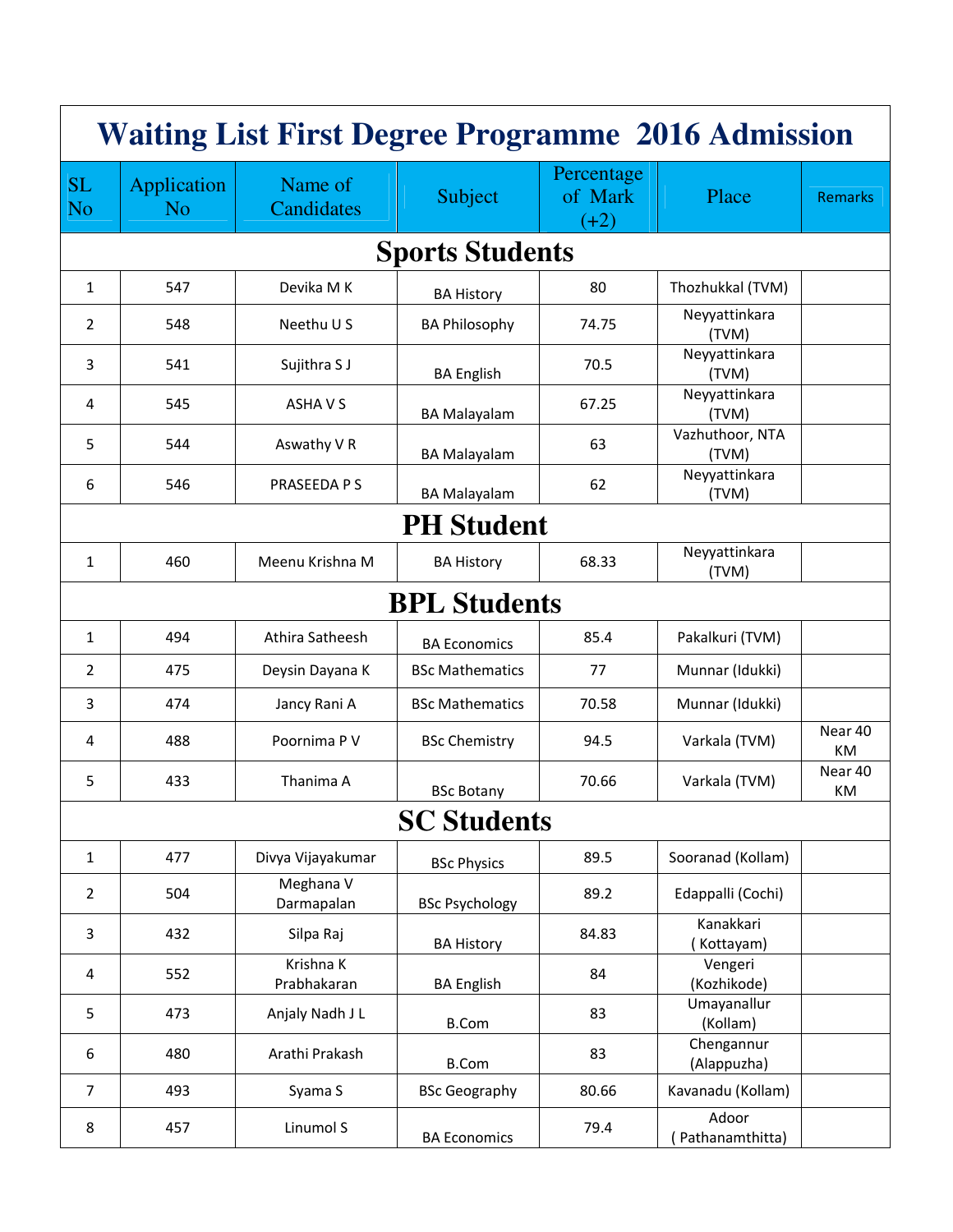| 9                   | 506 | P Muthu Lekshmi           | <b>BSc Mathematics</b>                 | 78.75 | Munnar (Idukki)                    |               |  |
|---------------------|-----|---------------------------|----------------------------------------|-------|------------------------------------|---------------|--|
| 10                  | 538 | Nisarichandra RL          | <b>B.Com</b>                           | 78.66 | Pathanapuram<br>(Pathanamthitta)   |               |  |
| 11                  | 515 | N U Pournami              | <b>BA English</b>                      | 75    | Maradu<br>Ernakulam)               |               |  |
| 12                  | 551 | Bhagya Krishnan R S       | <b>BA Sanskrit</b>                     | 72    | Poruvazhy (Kollam)                 |               |  |
| 13                  | 535 | Abinaya R                 | <b>BSc Botany</b>                      | 68.83 | Peerumed (Idukki)                  |               |  |
| 14                  | 578 | Karthika M                | <b>BSc Botany</b>                      | 68.45 | Vandiperiyar<br>(Idukki)           |               |  |
| 15                  | 485 | Remya R                   | <b>BA Hindi</b>                        | 68    | Kumili (Idukki)                    |               |  |
| 16                  | 580 | Nandini R                 | <b>BA Economics</b>                    | 68    | Munnar (Idukki)                    |               |  |
| 17                  | 581 | Gayathri A                | B.com                                  | 66.3  | Munnar (Idukki)                    |               |  |
| 18                  | 455 | Anakha S                  | <b>BA Sanskrit</b>                     | 62    | Nedungolam<br>(Kollam)             |               |  |
| 19                  | 453 | Sndhya S                  | <b>BA Sanskrit</b>                     | 61.66 | Kottarakkara<br>(Kollam)           |               |  |
| 20                  | 450 | <b>GOUSIKA K</b>          | <b>BA Economics</b>                    | 59.66 | Peerumedu<br>(Idukki)              |               |  |
| 21                  | 555 | <b>NEENA PRASAD</b>       | <b>BSc Chemistry</b>                   | 79.3  | Kiliyoor, Vellarada<br>(TVM)       | Near 40<br>KM |  |
| 22                  | 510 | Archana S A               | <b>BA Economics</b>                    | 78    | Vellarada (TVM)                    | Near 40<br>KM |  |
| 23                  | 537 | Deepthi D                 | <b>BA Hindi</b>                        | 73.5  | Vennicode<br>(Varkala)             | Near 40<br>KM |  |
|                     |     |                           | <b>ST Students</b>                     |       |                                    |               |  |
| $\mathbf{1}$        | 522 | Amitha Darsan N           | <b>B.Com</b>                           | 60.9  | Kulathupuzha<br>(Kollam)           |               |  |
| $\overline{2}$      | 447 | Arya R A                  | <b>BA Economics</b>                    | 55    | Kottoor (TVM)                      | Near 40<br>KM |  |
| 3                   | 563 | Sandhya Sadashivan P<br>S | <b>BA Hindi</b>                        | 64.4  | Manithooky<br>Maruthamala<br>(TVM) | Near 40<br>KM |  |
| <b>OEC Students</b> |     |                           |                                        |       |                                    |               |  |
| $\mathbf{1}$        | 438 | Anjali S                  | <b>BSc Chemistry</b>                   | 98    | Chadayamangalam<br>(Kollam)        |               |  |
| $\overline{2}$      | 591 | Aiswarya Gopan            | <b>BA Malayalam</b>                    | 97    | Adoor (<br>Pathanamthitta)         |               |  |
| 3                   | 492 | Chandini O                | <b>BSc Botany</b>                      | 94.4  | Azhiyikkal (Kollam)                |               |  |
| 4                   | 478 | Diya N Sabu               | <b>BSc Chemistry</b>                   | 93.83 | Kadakkal                           |               |  |
| 5                   | 441 | <b>JENIFER K</b>          | <b>BSc Botany and</b><br>Biotechnology | 83.4  | Munnar (Idukki)                    |               |  |
| 6                   | 452 | <b>VINCY W</b>            | <b>BA Economics</b>                    | 68.4  | Vandiperiyar<br>(Idukki)           |               |  |
| $\overline{7}$      | 579 | Sudha S                   | <b>BA History</b>                      | 49    | Munnar (Idukki)                    |               |  |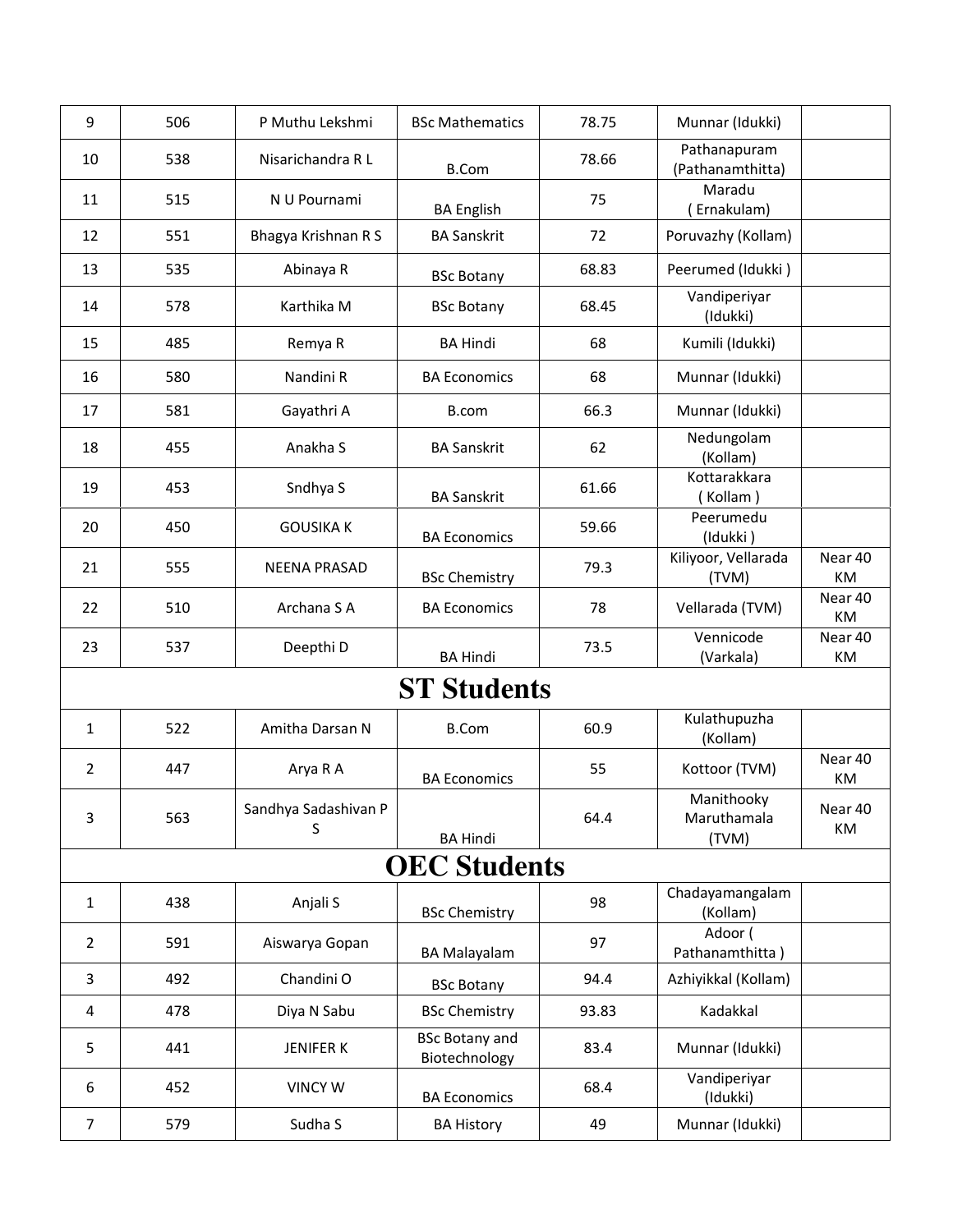| <b>General Students</b> |     |                          |                             |       |                              |  |
|-------------------------|-----|--------------------------|-----------------------------|-------|------------------------------|--|
| $\mathbf{1}$            | 448 | Bhavyasena J S           | <b>BSC Physics</b>          | 98.9  | Yeroor (Kollam)              |  |
| $\overline{2}$          | 500 | Amritha G                | <b>BSC Physics</b>          | 98.66 | Lalyapuram<br>(Kollam)       |  |
| 3                       | 512 | Athira Chandra Nath      | <b>BSc Mathematics</b>      | 98    | Konni<br>(Pathanamthitta)    |  |
| 4                       | 507 | Asna Nissam              | <b>BSC Physics</b>          | 97.75 | mynagapalli<br>(Kollam)      |  |
| 5                       | 531 | Neha Sadanandan          | <b>BSc Chemistry</b>        | 97.66 | Edayam (Kollam)              |  |
| 6                       | 571 | Kaveri R Nair            | <b>BSC Physics</b>          | 97.66 | Kappil (TVM)                 |  |
| 7                       | 527 | Noofa <sub>N</sub>       | <b>BSC Physics</b>          | 96.83 | Edamon (kollam)              |  |
| 8                       | 523 | Varsha Roy               | <b>BSc Mathematics</b>      | 96.6  | Chathannur<br>(Kollam)       |  |
| 9                       | 590 | Neethu G                 | <b>B.Com</b>                | 96    | Punalur (Kollam)             |  |
| 10                      | 519 | Arundhathi Devi L        | <b>BSc Geography</b>        | 95.9  | Thiruvalla<br>(Alappuzha)    |  |
| 11                      | 549 | Nayana Das M K           | <b>BSc Geography</b>        | 95.58 | Nagalassery<br>(Palakkad)    |  |
| 12                      | 582 | Reshma<br>Radhakrishnan  | <b>BSC Physics</b>          | 95.58 | Arinellur (Kollam)           |  |
| 13                      | 439 | Archana Devarajan        | <b>BA Economics</b>         | 95.25 | Kottarakkara<br>(Kollam)     |  |
| 14                      | 428 | Athulya T P              | <b>BA Political Science</b> | 95.08 | Chekkiad<br>Kozhikode)       |  |
| 15                      | 437 | Malavila Raj T           | <b>BA Political Science</b> | 95    | Thalipparamba<br>(Kannur)    |  |
| 16                      | 532 | Vaishnavi Vijayan        | <b>BSc Chemistry</b>        | 95    | Panthalam<br>Pathanamthitta) |  |
| 17                      | 440 | Sreelekshmi K<br>Prakash | <b>BA Economics</b>         | 94.9  | Pathirappally<br>(Alappuzha) |  |
| 18                      | 444 | Rincy Joy                | <b>BA Economics</b>         | 94.25 | Kottarakkara<br>(Kollam)     |  |
| 19                      | 570 | Geethu S G               | <b>BSc Mathematics</b>      | 94.25 | Sooranad (Kollam)            |  |
| 20                      | 484 | Anusree Sreekumar        | <b>BA English</b>           | 94    | Thalasheri (Kannur)          |  |
| 21                      | 466 | Aparna L                 | <b>BA Economics</b>         | 93.8  | Adoor<br>Pathanamthitta)     |  |
| 22                      | 583 | Fathima KS               | <b>BA English</b>           | 93.4  | Mannanchery<br>(Alappuzha)   |  |
| 23                      | 430 | Vidya K                  | <b>BA Political Science</b> | 93.25 | Sekharipuram<br>(Palakkad)   |  |
| 24                      | 508 | Arya Sugathan            | <b>BA English</b>           | 93    | Patharam (Kollam)            |  |
| 25                      | 497 | Anandalekshmi K S        | <b>BSc Statistics</b>       | 92.66 | Kadakkal (Kollam)            |  |
| 26                      | 471 | Ananya A K               | <b>BA English</b>           | 92.5  | Mudalore (Kannur)            |  |
| 27                      | 495 | Anima K Ajith            | <b>BSc Geography</b>        | 92    | Pala (Kottayam)              |  |